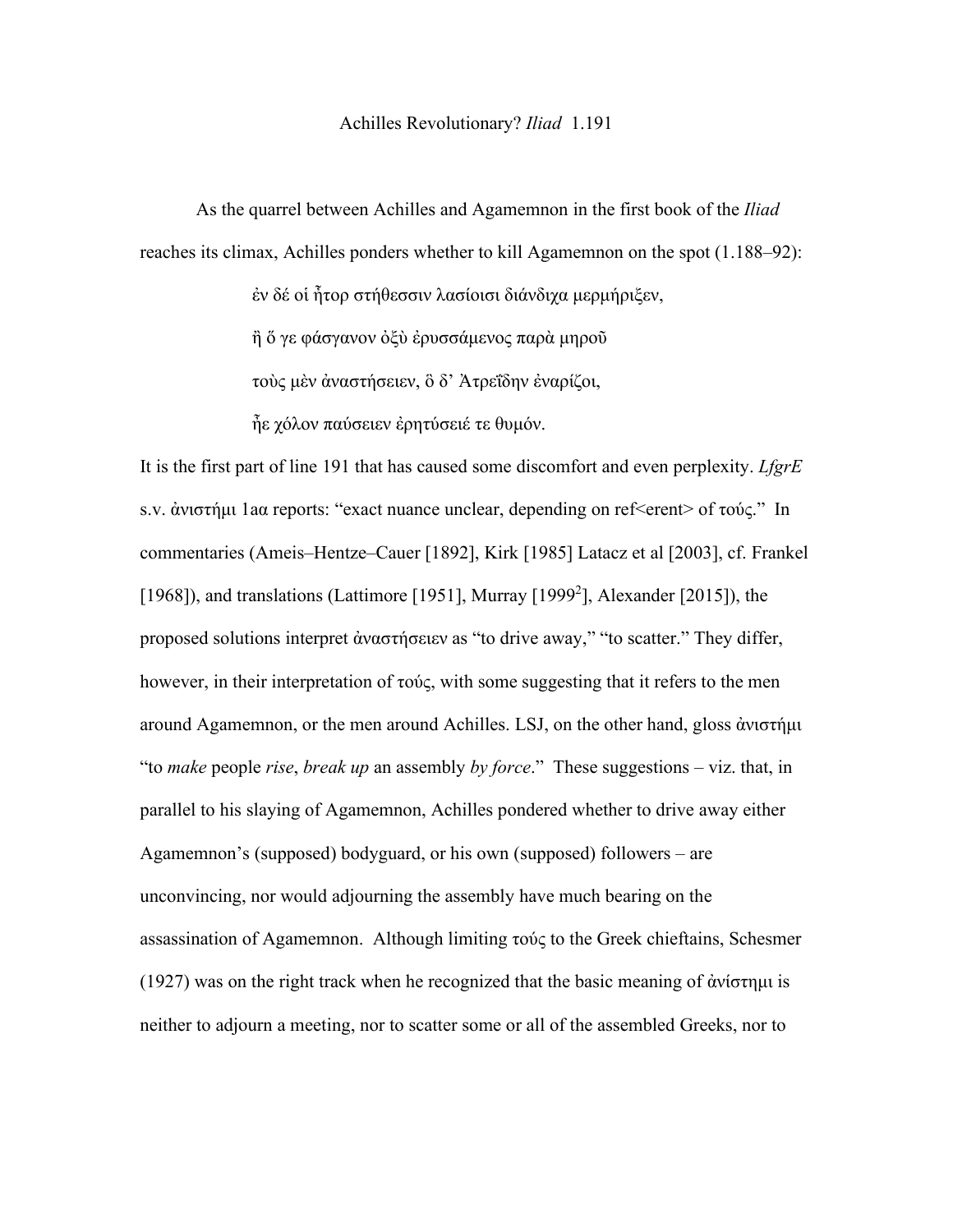drive someone out of the way, but rather "to raise up," "rouse up," or "arouse into action": cf. *Il.* 7.116, 10.176, 15.64, 18.358.

Achilles intends, then, to rouse up the army, to rouse them to action. Indeed, the meaning seems obvious, but commentators have perhaps shied away from it because it opens an unexpected and somewhat disconcerting feature of Achilles' character. What Achilles appears to contemplate is not only regicide, but to foment open rebellion on the part of the army, an action that would have the gravest political consequences for the whole expedition, either aborting the whole undertaking or choosing a new leader.

Shocking as it may seem, Achilles' impulse has not been unmotivated if one understands his confrontation with Agamemnon not only as a personal, but as a public one, fraught with political implications and played out before the assembled λαός. Recent studies have emphasized the importance of the *laos* and its consent as well as the obligation of the leader to look after their well-being and to heed public opinion (Elmer [2013], Hammer [2002], Haubald [2000], Raaflaub [1997], Andreev [1979]; cf. Fraenkel [1968]). In rejecting Chryses' request, Agamemnon not only ignored public opinion in the first assembly but precipitated the plague. The king's subsequent grudging return of Chryseis leads to another violation of the army's prerogatives; the awarding of γέρα. If the 'shepherd of the people' must look after his flock, ideally, *hoi polloi*, in turn, have the power to reward good leadership through the distribution of *gera*.

At this point, the social compact that acknowledges Agamemnon's leadership and underpins the whole expedition has been broken. At least momentarily, Achilles contemplates nothing short of a *coup d'état.* To be sure, both murder and mayhem are prevented by Athena's intervention. But while the goddess restrains his homicidal rage,